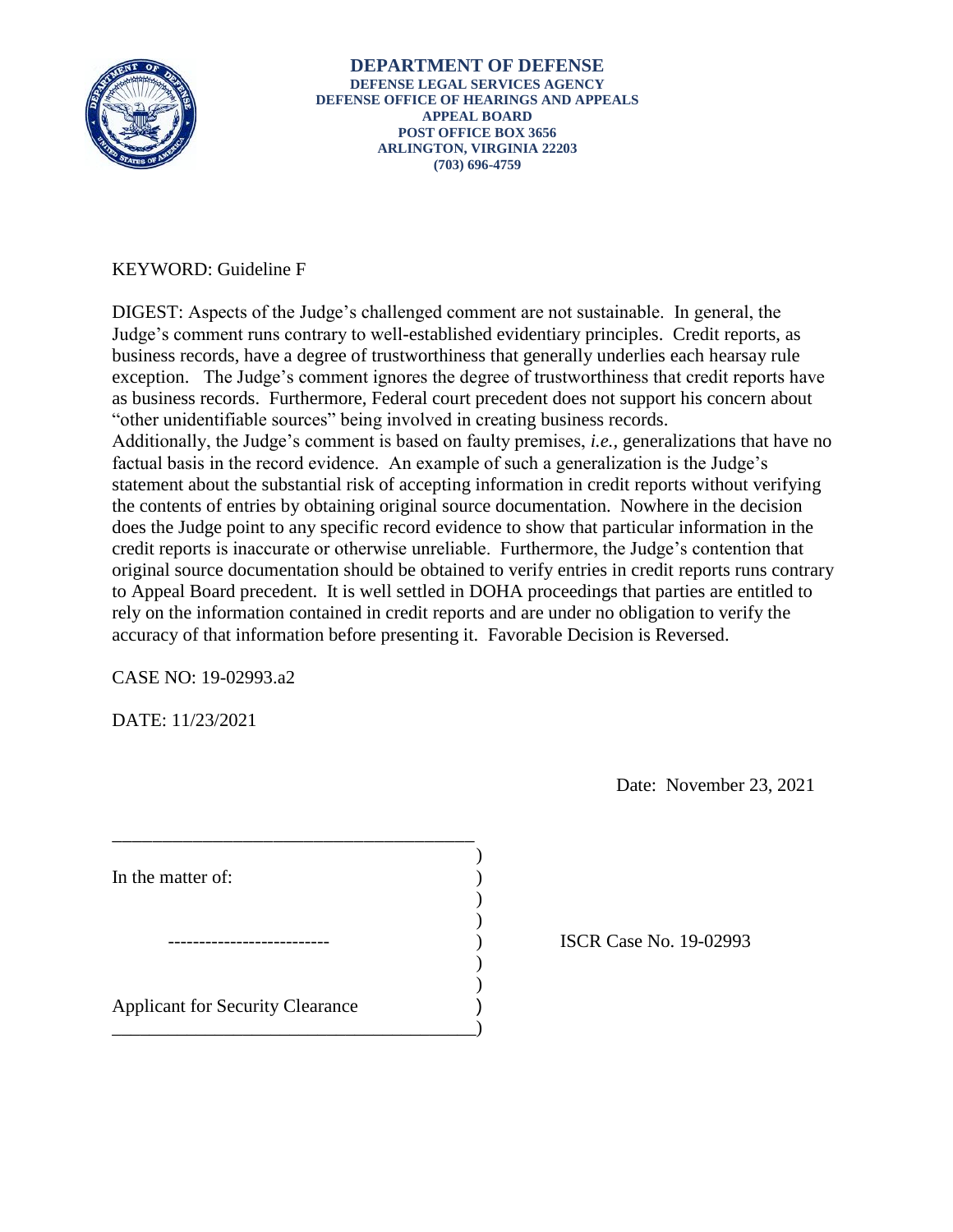#### **APPEAL BOARD DECISION**

#### **APPEARANCES**

## **FOR GOVERNMENT**

James B. Norman, Esq., Chief Department Counsel Nicholas T. Temple, Esq., Department Counsel

#### **FOR APPLICANT**

#### *Pro se*

 The Department of Defense (DoD) declined to grant Applicant a security clearance. On February 24, 2020, DoD issued a statement of reasons (SOR) advising Applicant of the basis for that decision—security concerns raised under Guideline F (Financial Considerations) of Department of Defense Directive 5220.6 (Jan. 2, 1992, as amended) (Directive). Applicant requested a hearing. On February 3, 2021, after the hearing, Defense Office of Hearings and Appeals (DOHA) Judge Robert Robinson Gales granted Applicant's request for a security clearance. Department Counsel appealed pursuant to Directive ¶¶ E3.1.28 and E3.1.30.

 On April 28, 2021, we remanded the case to the Judge to ensure the record contained all of the post-hearing documents that were submitted. On June 28, 2021, the Judge issued a Remand Decision in which he again granted Applicant eligibility for a security clearance. Department Counsel timely appealed the Judge's Remand Decision.

 Department Counsel raised the following issues in their latest appeal: whether the Judge lacked impartiality, whether the Judge erred in his findings of fact, and whether the Judge's decision was arbitrary, capricious, or contrary to law. Consistent with the following, we reverse.

### **The Judge's Findings of Fact and Analysis**

 Applicant is in his forties and is married with children. He has a master's degree and served honorably in the military. He has been working in his current position since 2018. He was granted a security clearance over 25 years ago.

 The SOR alleged that Applicant had 20 delinquent accounts totaling about \$84,000. In responding to the SOR, Applicant admitted all of the SOR allegations with comments. "[S]ome of his admissions were ill-advised and erroneous." Decision at 3. His financial difficulties started about seven years ago when he was injured in the line of duty. His injury required surgery, and he was out of work for about a year. He incurred a similar injury about a year later. During his recovery periods, he took two vacation trips to the Caribbean. He was initially denied workers' compensation. His income was reduced until he could return to work full time. He hired an attorney to contest the workers' compensation decision and received a settlement of about \$50,000, minus about \$15,000 in attorney's fees. He also attributed his financial problems to his ex-wife leaving him with nothing but debts.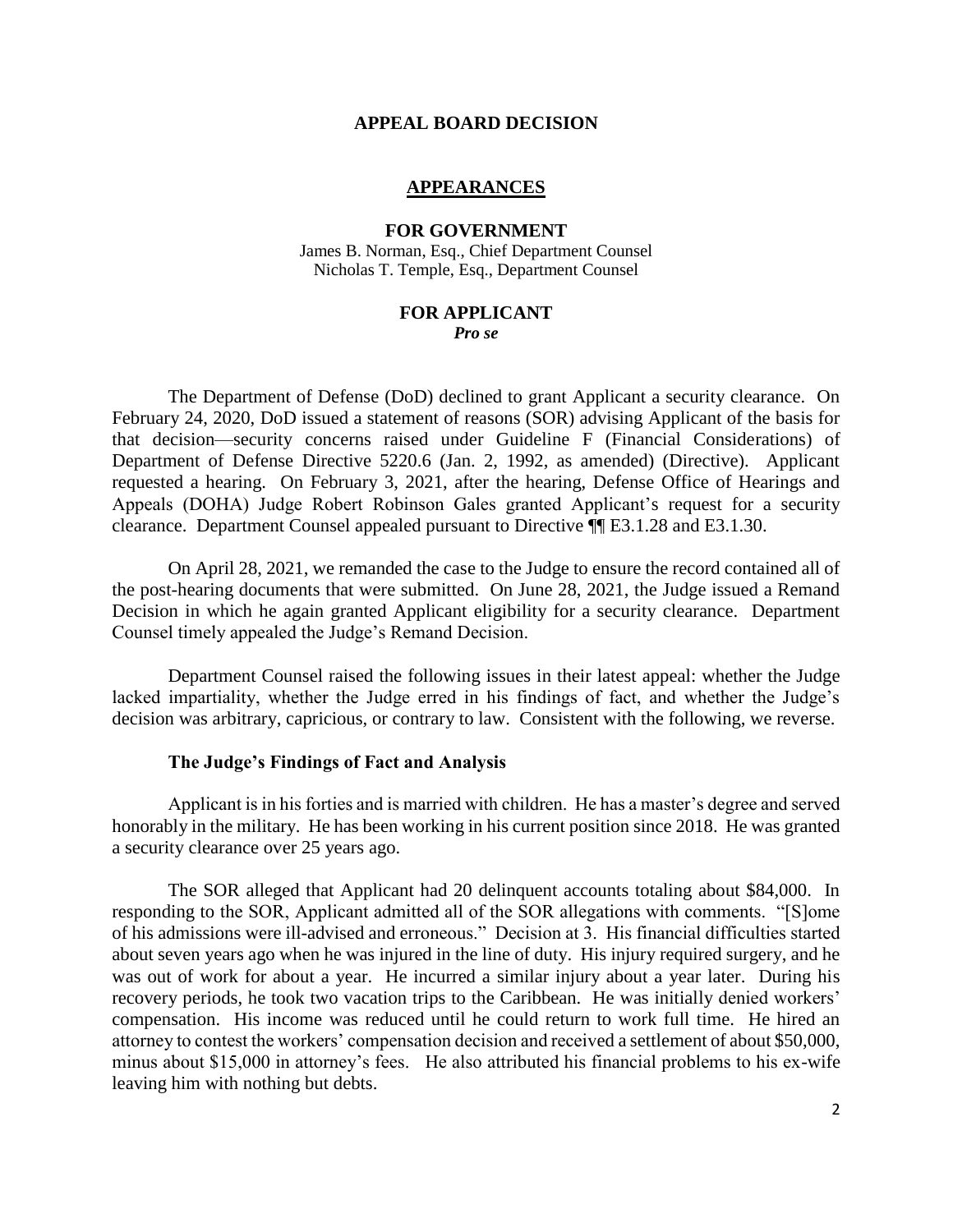More than three years before the SOR was issued, Applicant hired a law firm to assist him in resolving his delinquent debts. He was advised to stop making payments on debts to facilitate settlements and entered into a debt resolution program under which he was to make monthly services costs. Seventeen debts were listed in the program. "Because of the way the listed account numbers; some full account numbers; and some missing account numbers), it is difficult to align the SOR-alleged accounts with those in the debt-resolution program, especially since the credit report on which the SOR-listed allegations are based, also does not fully identify essential account information." Decision at 5. He relied completely on the financial guidance of the law firm. Misleading statements from the law firm caused him to make inaccurate statements regarding his accounts. In mid-2020, Applicant also engaged the services of a credit repair payments of about \$850. A good portion of each payment goes toward fees and monthly program accounts appear in Applicant's debt-resolution program (partial creditor names; some partial organization but failed to provide any report of its activities.

 Applicant resolved four of the alleged debts, is in the process of resolving eight of them, and has not resolved eight others. It is unclear whether he has other non-alleged debts. Some of probable, they apply to those debts. Applicant's monthly income is about \$9,100, his monthly expenses are about \$4,800, and his monthly debt payments are about \$3,200, which leaves him about \$1,100 for discretionary purposes. He has not received formal financial counseling but the documents Applicant submitted could not be aligned to alleged debts but it is possible, if not received financial guidance from the law firm and credit repair organization.

 Mitigating Conditions 20(a), 20(b), and 20(d) apply and 20(c) partially applies. He has paid off several accounts, including unalleged debts, and others are in the queue. "Applicant's current financial track record is good. He started focusing on his delinquent accounts years before to Applicant's eligibility and suitability for a security clearance." Decision at 16. the SOR was issued. Overall, the evidence no longer leaves me with any questions and doubts as

#### **Discussion**

 There is a strong presumption against the grant or maintenance of a security clearance. *See Dorfmont v. Brown*, 913 F. 2d 1399, 1401 (9th Cir. 1990), *cert. denied,* 499 U.S. 905 (1991). After the Government produces evidence raising security concerns, an applicant bears the burden of persuasion concerning mitigation. *See* Directive ¶ E3.1.15. The standard applicable in security clearance decisions "is that a clearance may be granted only when 'clearly consistent with the interests of the national security.'" *Department of the Navy v. Egan*, 484 U.S. 518, 528 (1988). "Any doubt concerning personnel being considered for national security eligibility will be resolved in favor of the national security." Directive, Encl 2, App. A  $\P$  2(b).

 In deciding whether the Judge's rulings or conclusions are erroneous, we will review the Judge's decision to determine whether: it does not examine relevant evidence; it fails to articulate a satisfactory explanation for its conclusions, including a rational connection between the facts found and the choice made; it does not consider relevant factors; it reflects a clear error of judgment; it fails to consider an important aspect of the case; it offers an explanation for the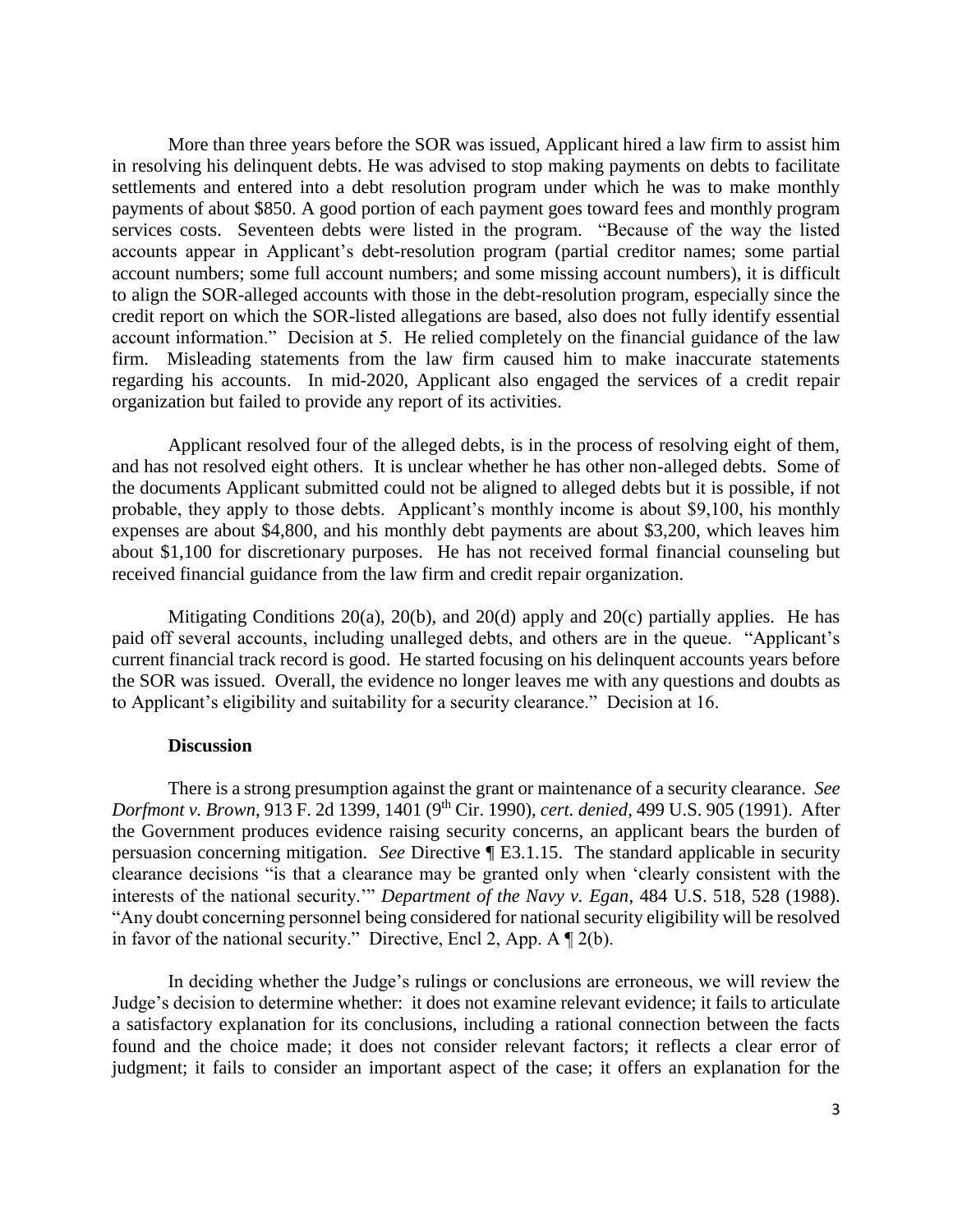decision that runs contrary to the record evidence; or it is so implausible that it cannot be ascribed to a mere difference of opinion. *See, e.g.*, ISCR Case No. 14-02563 at 3 (App. Bd. Aug. 28, 2015).

## Credit Reports

 Department Counsel take issue with the Judge's comment regarding credit reports. This comment reads in pertinent part:

 With respect to one of the main evidentiary documents in the record – the September 2019 credit report (GE 2) – the Appeal Board has explained that it is "well-settled that adverse information from a credit report can **normally** meet the substantial evidence standard and the government's obligations under [Directive] ¶ E3.1.14 for pertinent allegations. *See, e.g.*, ISCR Case No. 03-20327 at 3 (App. Bd. Oct. 26, 2006)." (Emphasis added) It noted that the burden then shifts to the mitigation apply. (ISCR Case No. 08-12184 at 7 (App. Bd. Jan. 7, 2010)) However, there is a substantial risk when one accepts, at face value, the contents of some credit reports without obtaining original source documentation to verify entries. Credit bureaus collect information from a variety of sources, including public records and "other sources," and it is these other unidentified sources that are the cause of concern. Likewise, when accounts are transferred, reassigned, sold, applicant to establish either that he is not responsible for the debt or that matters in or merely churned, an individual's credit history can look worse than it really is.

 creditors for several delinquent accounts. Because of abbreviated names and entries are garbled or redundant, and have inflated the financial concerns. One can conclude that the information in that particular credit report – actually a summary or secondary evidence pertaining to an account – might be less accurate, trustworthy, or reliable than the other evidence of record. It certainly does not furnish the information, much less evidence, necessary to make an informed Applicant, Department Counsel, and this Administrative Judge in aligning alleged accounts with documents submitted in mitigation by Applicant. Interestingly, Chief Department Counsel and Department Counsel argue that "because the debt accounts are in that program" – an argument that could also apply to the factdeficient GE 2. [Decision at  $13-14$ .] In this particular instance, the September 2019 credit report referred to numerous acronyms, multiple and partial account numbers for the same account listed several times under different creditors, debt purchasers, or collection agents, many of those decision. This difficulty has arisen and created unnecessary confusion for resolution does not list account numbers, it is impossible to determine which

 comment runs contrary to well-established evidentiary principles. Credit reports, as business records, have a degree of trustworthiness that generally underlies each hearsay rule exception. *See*  Aspects of the Judge's challenged comment are not sustainable. In general, the Judge's McCormick on Evidence § 286 (8<sup>th</sup> ed. 2020) and Rothstein, Federal Rules of Evidence, Rule 803. Exceptions to Rule Against Hearsay—Regardless of Whether the Declarant is Available as a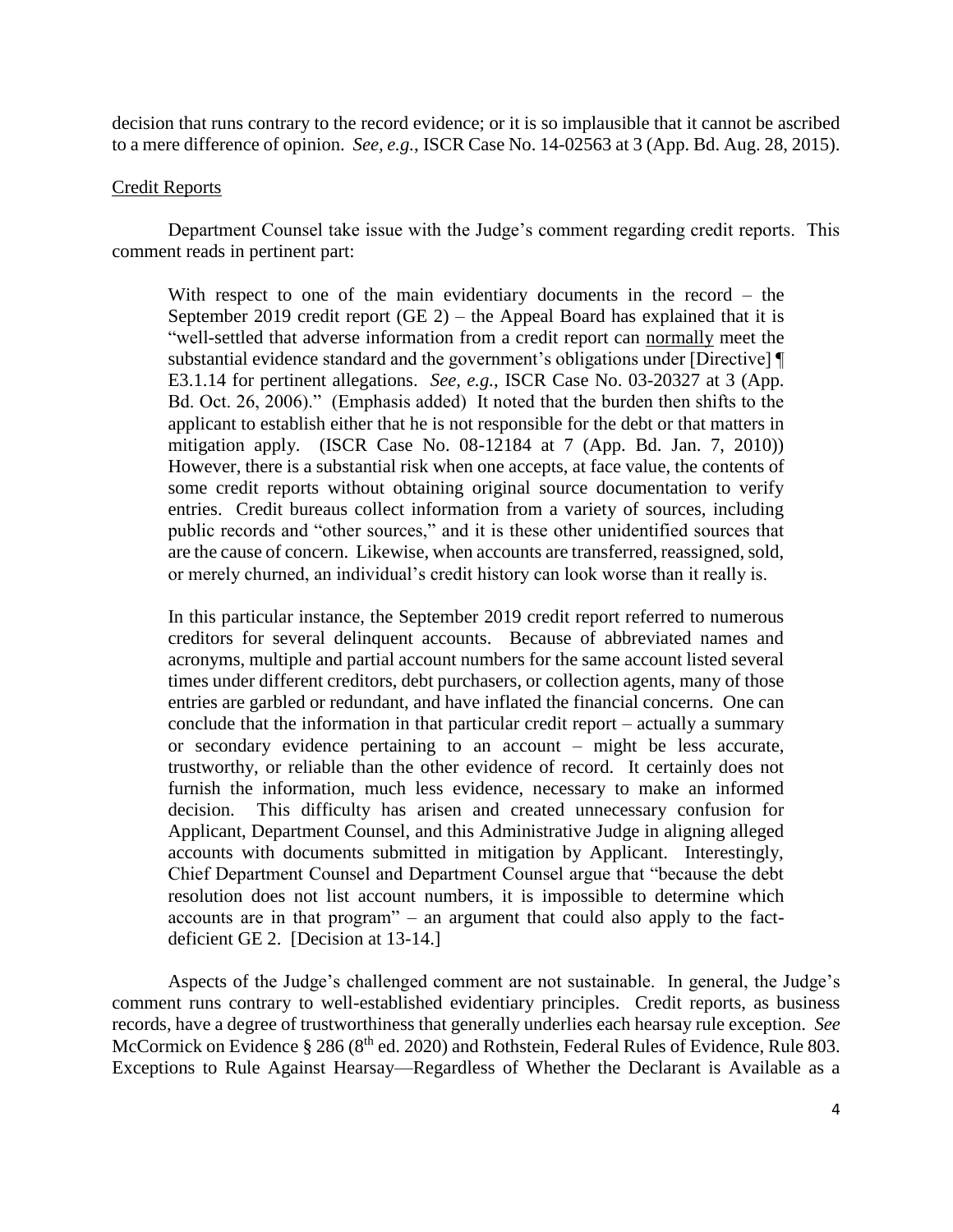Witness—Rationale of Business Records Exception (3<sup>rd</sup> ed. 2021)("The theory underlying the traditional business records exception was that trustworthiness was somewhat ensured by the regularity of the process, by its repetitive nature, by the fact that profits, jobs, or other benefits expertise of the maker and integrity of the maintenance and storage function. The fact that all participants in making and storage of the document were acting under a business duty to be honest and careful provides a measure of reliability."). *See also United States v. Childs*, 5 F.3d 1328, admissible as business records even if other sources are involved in creating those records). The Judge's comment ignores the degree of trustworthiness that credit reports have as business records. rode on its accuracy, by the usual absence of direct litigation motivation, and by the presumed job 1333-1334 ( $9<sup>th</sup>$  Cir. 1993)(noting several Federal circuit courts have held that exhibits are Furthermore, Federal court precedent does not support his concern about "other unidentifiable sources" being involved in creating business records.

 have no factual basis in the record evidence. An example of such a generalization is the Judge's statement about the substantial risk of accepting information in credit reports without verifying the contents of entries by obtaining original source documentation. Nowhere in the decision does the Judge point to any specific record evidence to show that particular information in the credit reports is inaccurate or otherwise unreliable. Furthermore, the Judge's contention that original source documentation should be obtained to verify entries in credit reports runs contrary to Appeal Board precedent. It is well settled in DOHA proceedings that parties are entitled to rely on the information contained in credit reports and are under no obligation to verify the accuracy of that information before presenting it. *See, e.g.*, ISCR Case No. 07-08925 at 3 (App. Bd. Sep. 15, 2008). Additionally, the Judge's comment is based on faulty premises, *i.e.,* generalizations that

 A Judge, as the trier of fact, must weigh the evidence. In doing so, a Judge does not have unfettered discretion and must not weigh the evidence in a manner that is arbitrary, capricious, or contrary to law. Directive ¶ E3.1.32.3. As noted above, a Judge's conclusions are arbitrary and capricious, for example, if they fail to articulate a satisfactory explanation, including a rational connection between the facts found and the choice made; they reflect a clear error of judgment; they cannot be ascribed to a mere difference of opinion. *See, e.g.*, ISCR Case No. 14-02563 at 3- 4. A Judge's conclusions are arbitrary and capricious when they are based on unfounded findings and capricious for the Judge to conclude that credit reports are "less accurate, trustworthy, or reliable than" some unspecified or hypothetical "other evidence of record." Nowhere in the decision does the Judge identify that "other evidence of record." As we have previously stated, a the parties and the Board can discern what the Judge is finding and concluding. *See, e.g.*, ISCR generalized conclusion about "other evidence of record"—that fails to identify or discuss any specific record evidence showing why a specific credit report or its entries are unreliable—is not sustainable as written. If there was evidence that showed information in the credit reports was inaccurate or unreliable, the Judge should have identified those specific deficiencies in the record evidence. By not identifying those specific deficiencies, the Judge's contention about the they offer an explanation that runs contrary to the record evidence; or they are so implausible that or assertions, *i.e.*, those not based on substantial evidence in the record. In this case, it was arbitrary Judge's decision must set forth findings and conclusions with sufficient specificity and clarity that Case No. 99-0018 at 2 (App. Bd. Dec. 6, 1999). In the challenged comment, the Judge's unspecified "other evidence of record" is unfounded and amounts to speculation.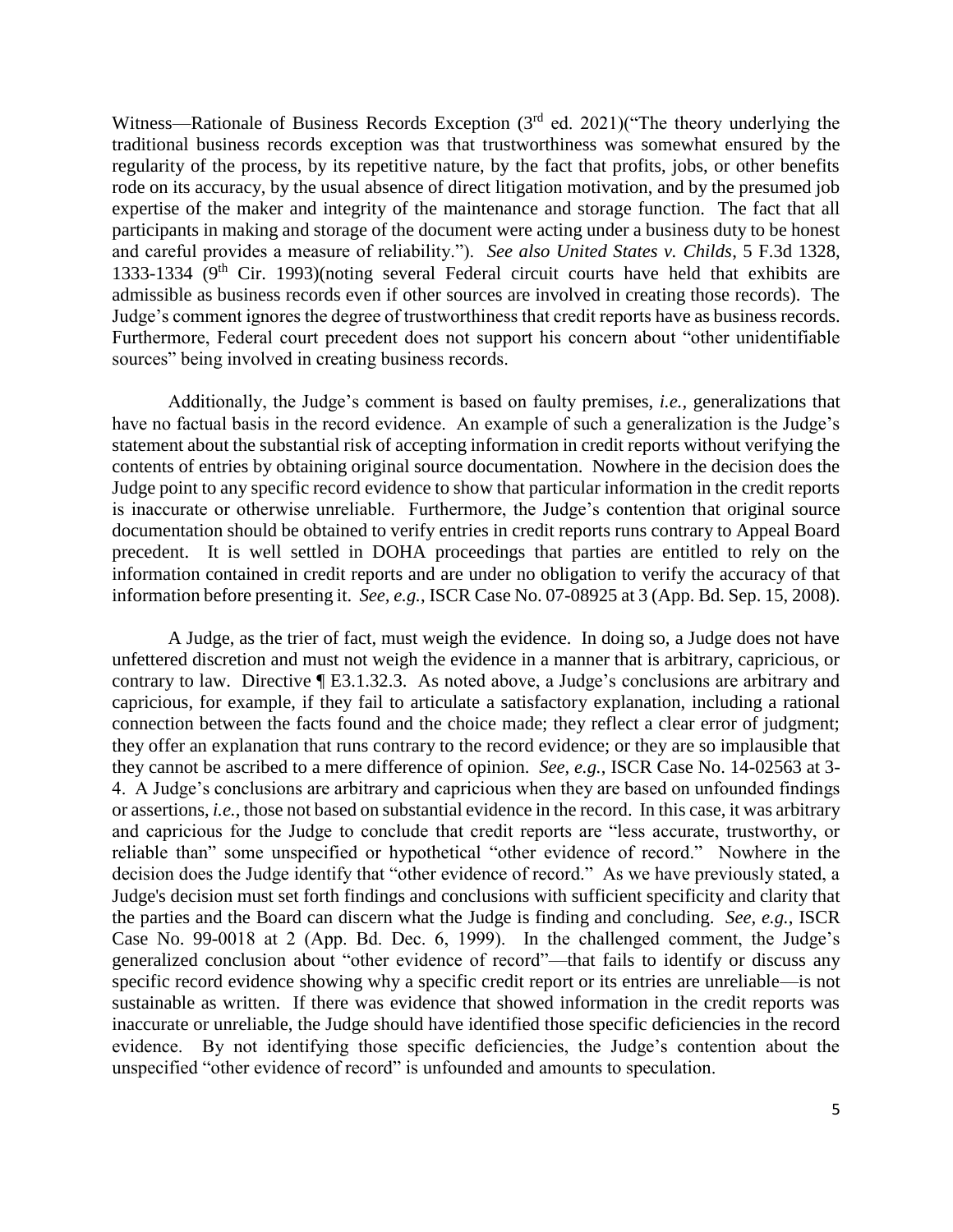From our review of the credit reports in the record, we see no basis for the Judge's concerns. The Judge erred in finding the September 2019 credit report (GE 2) contained only partial account numbers for the debts alleged in the SOR. To the contrary, GE 2 contains full account number for those debts. We also note the SOR debts are trackable in the other credit reports in the record. All in all, credit reports, absent evidence to the contrary, are considered reliable as a business record and can be used to establish delinquent debts alleged in an SOR. *See, e.g.*, ISCR Case No. 03-20327 at 3.

#### Impartiality

 same or similar version of the above-challenged comment and contend the Judge has a "distrust" and "personal disdain" of credit reports. Appeal Brief at 13. To the extent that Department Counsel are arguing that the Judge lacked impartiality, we do not find that argument persuasive. Impartiality is not demonstrated merely because the Judge has committed error. Proof of error, standing alone, does not demonstrate the Judge was biased or lacked impartiality. *See, e.g.*, ISCR Case No. 04-09239 at 7 (App. Bd. Dec. 20, 2006). Case No. 04-09239 at 7 (App. Bd. Dec. 20, 2006).<br>
Findings of Fact<br>
A key issue in Department Counsel's brief is whether the Judge erred in finding certain Department Counsel cite a number of the Judge's previous decisions in which he used the

## Findings of Fact

 debts alleged in the SOR were enrolled in Applicant's debt resolution program (DRP). We examine a Judge's challenged findings to see if they are supported by substantial evidence, that is, light of all the contrary evidence in the same record." Directive ¶ E3.1.32.1. *See, e.g.*, ISCR Case "such relevant evidence as a reasonable mind might accept as adequate to support a conclusion in No. 17-02145 at 3 (App. Bd. Sep. 10, 2018).

 were enrolled in the DRP. Department Counsel, on the other hand, contend that none of the alleged debts "can be unambiguously keyed" to those enrolled in Applicant's DRP. Appeal Brief at 10. We agree with Department Counsel that some of the Judge's findings in question are not From our reading of the decision, the Judge found that ten of the debts alleged in the SOR sustainable.

 creditor, a bank. A credit report (GE 5) reflects Applicant had three delinquent credit card debts from the bank in the amounts of \$10,102, \$740, and \$634. In his SOR Answer submitted in March program. The DRP documents also indicate that the debt was settled, but they fail to provide an account number or other identifying information for the debt. Applicant claimed all three debts An example of this issue is the Judge's findings involving three SOR debts from the same 2020, Applicant provided DRP documents that reflect one debt from the bank was enrolled in the were being handled by the DRP but submitted no corroborating documentation. AE L.

 the two smaller debts together in another paragraph. He noted the lack of information about the specific status of each debt. He found the largest SOR debt was enrolled in the DRP and was in In the decision, the Judge discussed the largest debt in a separate paragraph and discussed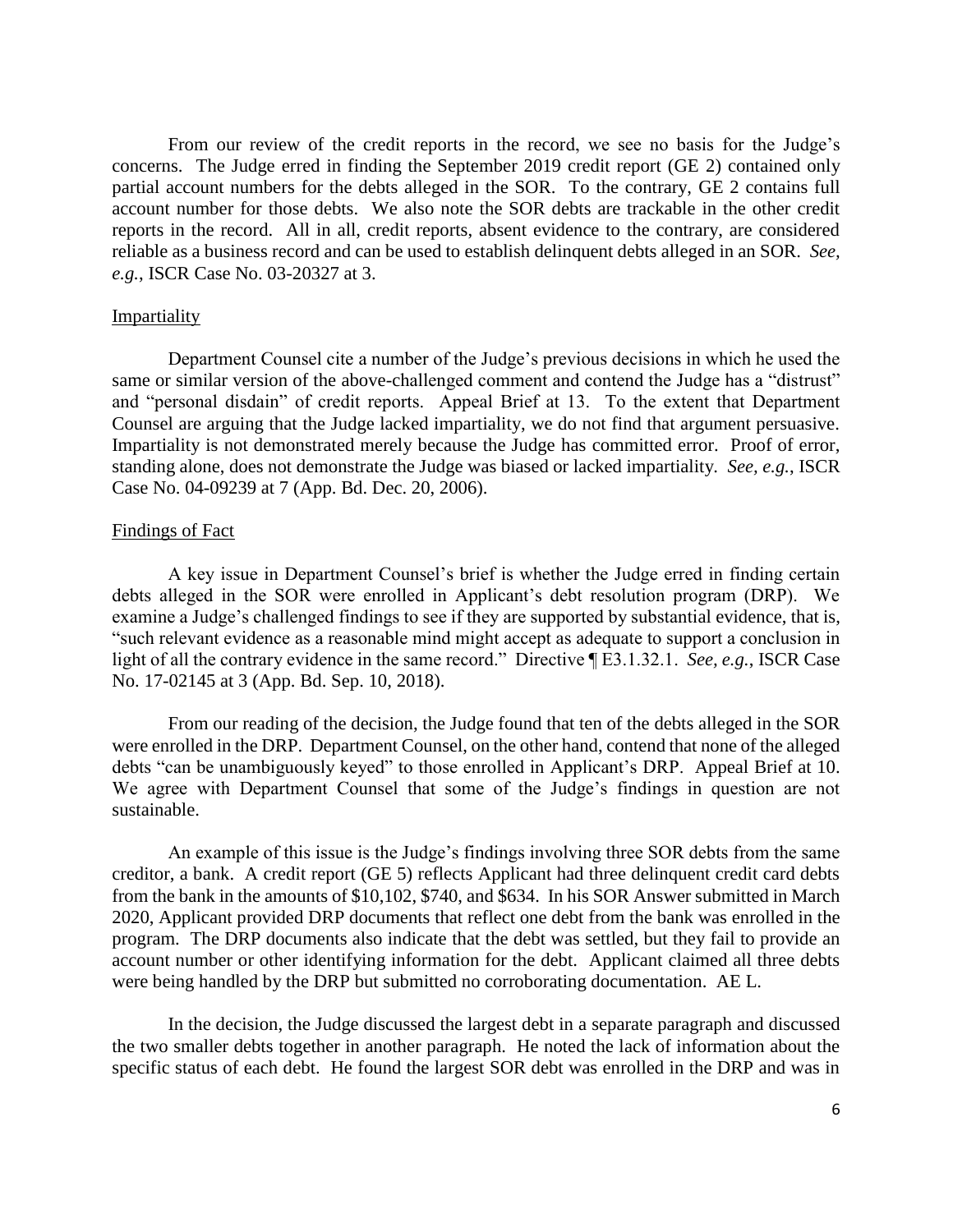the process of being resolved. For the two other debts, he stated one of them was enrolled in the DRP but could not determine which one. He then found at least one of them was enrolled and was in the process of being resolved. Presumably, he concluded the other debt was not enrolled and was not being resolved, but he made no finding of that nature.

 find two of the bank's debts were enrolled in the DRP when only one is listed. Second, although one of the bank's debts was most likely enrolled in the DRP, which one cannot be determined based on the evidence presented. A finding that one or more of the specific debts were enrolled amounts to mere speculation. A finding cannot be based solely on speculation. Having admitted or mitigated. Directive **¶** E3.1.15. Under these circumstances, the Judge erred in finding particular evidence a credit report that was pulled on the date of the hearing in December 2020. The information in this credit report was at least ten months more current than the DRP information. information in this credit report was at least ten months more current than the DRP information. This credit report reflects that the balances of the three bank debts remained the same as alleged, which contradicts with DRP entry indicating one of the debts was settled. In his findings, the We are puzzled by the Judge's findings. First, we do not understand how the Judge could the bank debts, Applicant had the burden of producing evidence to show which debts were resolved SOR debts from the bank were enrolled in the DRP. Third, Department Counsel offered into Judge erred in failing to address this contradictory information in the credit report.

 that eight other debts totaling over \$9,000 were not enrolled in the DRP and were not resolved. For another debt (SOR  $\P$  1.r) the Judge found Applicant was in the process of resolving it even though he submitted no documentary evidence supporting that claim. In summary, there are 14 SOR debts totaling over \$41,000 for which Applicant failed to offer sufficient documentary Based on our review, the record contains insufficient evidence to support the Judge's findings that three other SOR debts (SOR ¶¶ 1.b, 1.d, and 1.q) were enrolled in the DRP. Considering also the two purportedly enrolled bank debts discussed above, the Judge erred in finding five debts totaling over \$32,000 were enrolled in the DRP. Furthermore, the Judge found evidence to establish he is taking action to resolve them.

## Mitigation Evidence

 conditions. For example, they argue the Judge failed to consider important aspects of the case in concluding Applicant acted responsibly under the circumstances. Besides the two Caribbean vacations for which the Judge made findings, Department Counsel point out that Applicant borrowed \$61,000 to purchase a vehicle in early 2020. Tr. at 101. They also note Applicant was making minimum monthly payments on about \$30,000 in credit card debt. Tr. at 94-95. Additionally, the credit report pulled on the date of the hearing also shows Applicant has another vehicle loan with a balance of \$24,000. GE 4 at 6. The Judge did not address this evidence in his decision. We agree with Department Counsel that these were important aspects of the case that Department Counsel also contends the Judge erred in his analysis of various mitigating the Judge should have addressed in his mitigation analysis.

#### Conclusion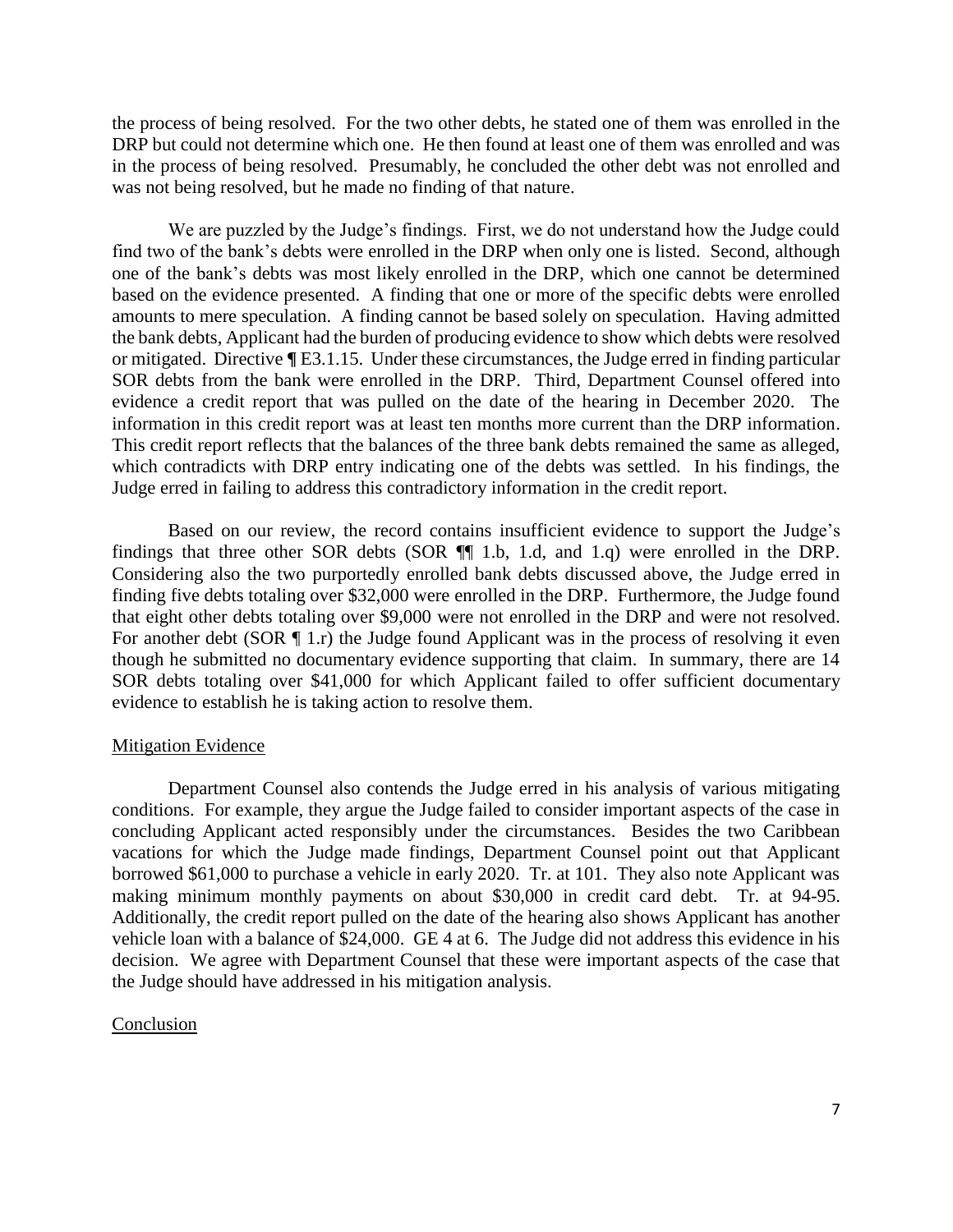The Judge erred in finding some of the substantial SOR debts were enrolled in Applicant's DRP. He failed to consider important aspects of the case. In general, his decision runs contrary to the record evidence. The record evidence, viewed as a whole, is not sufficient to mitigate the Government's security concerns under the *Egan* standard.